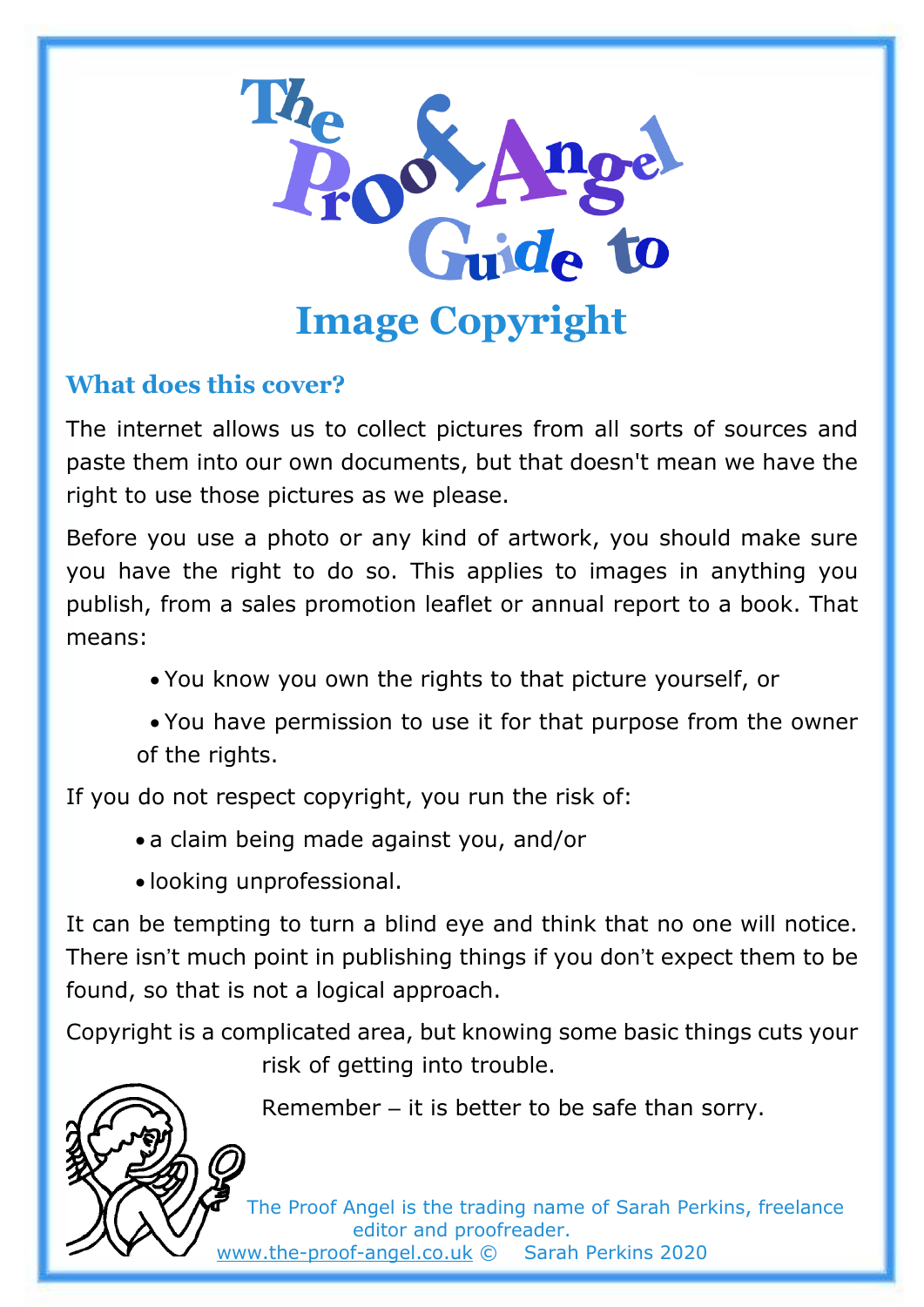#### **Why you need to know about this**

If you are part of a large organisation or your work is being handled by a publisher, there will probably be a team of marketing specialists watching out for this sort of problem.

If you are self publishing, which includes circulating anything in print or publishing anything on the web, you need to remember to watch out for yourself.

"Ignorance of the law is no excuse" is a well-known phrase, and it applies in this area as much as any other. If someone makes a complaint against you, you cannot get out of it by saying you didn't mean any harm. That isn't the point.

### *If you are in any doubt, do some research or get advice from someone with suitable knowledge and experience.*

This guide is to help you understand what is involved. It has been written by an editor, not a lawyer.

## **Who owns the rights**

As with any aspect of law, the rules governing copyright vary between countries and over time. Since  $1<sup>st</sup>$  August 1989 in the UK, the rights to all photos belong to the photographer in most cases. The main exceptions are:

• There is an agreement in place that says something else. For example if you commission some pictures for a project, the contract might specify that the rights to the pictures belong to you. If you are commissioning pictures, it is wise to make sure you have something in writing to give you the rights to use the pictures for reasonable purposes.

• The photographer is an employee who took the pictures as part of their job. So if you work for a company promoting rallies, the action pictures you take at work belong to your employer, but if you work for a building contractor and take the same pictures for fun at the weekend, the pictures belong to you.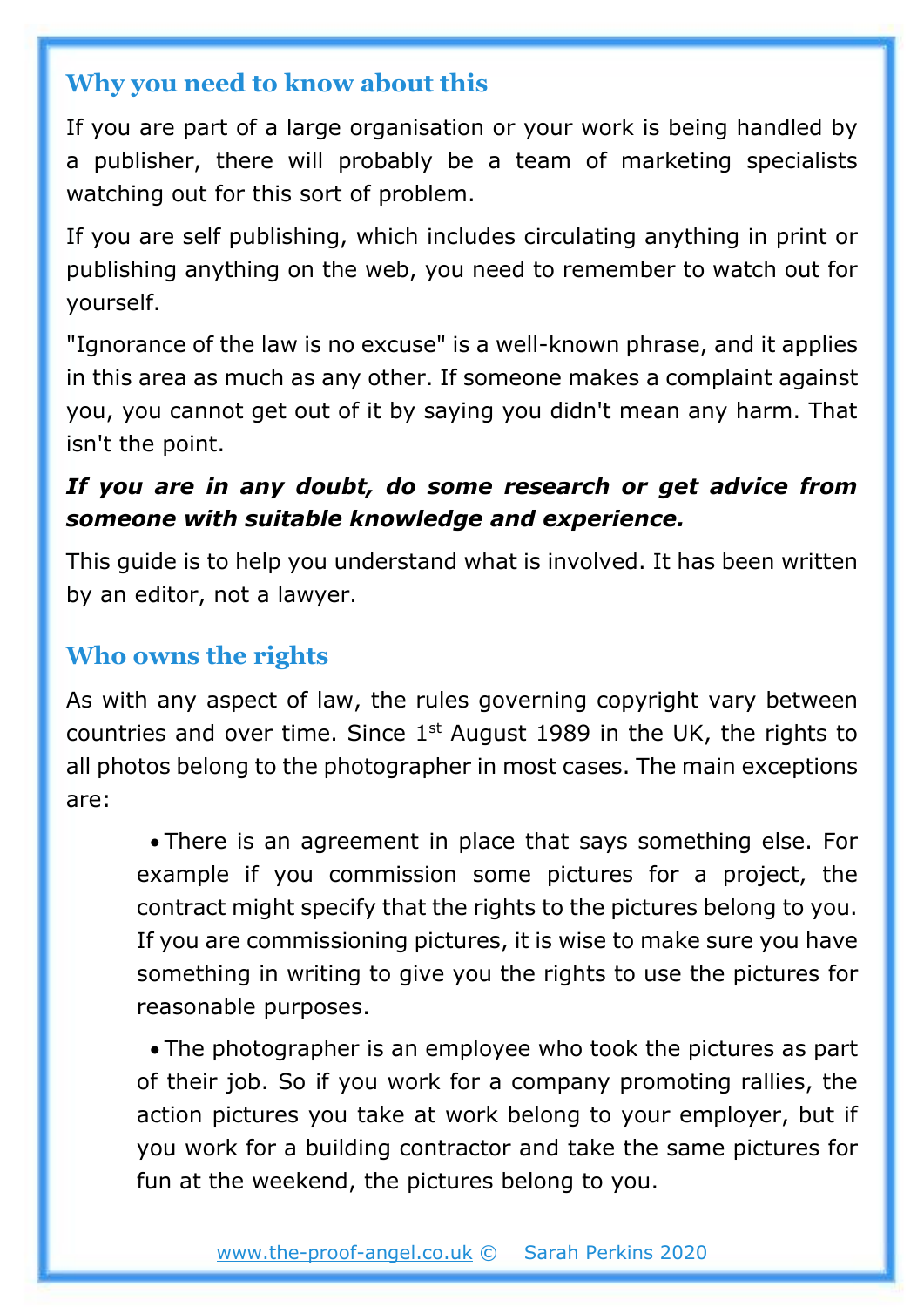If you have taken the picture yourself, in your own time, at a location where there was no notice forbidding commercial photography, it is most likely that you can use the image for whatever you want.

# **Using stock photos**

There are some sites on the web where you can buy images, often inexpensively. One list of some of these sites is [http://www.computerhope.com/issues/ch000845.htm.](http://www.computerhope.com/issues/ch000845.htm)

It is very important that you read the terms and conditions to make sure they will allow you to do what you need. Be careful about this small print, for example some images will need to be re-licensed after a certain number of copies have been used.

# **Getting permission**

To use someone else's work, you need to get their permission and then give them credit for their work. Sometimes the creator will be happy to allow you to use a photo free, but sometimes there will be a small fee for the use if the rights. One way of phrasing the credit is:

Image by Fred Bloggs, used with permission

Here is a template letter you can adapt to ask for permission to use a picture. Remember the idea is to give enough information for the recipient to be able to assess the impact of the use you are proposing. It might be helpful to send a copy of the relevant page, or enough pages to get a flavour of the context in which you want to use the picture.

Dear [creator's name],

I am looking for pictures for my [sales brochure, book] and I came across a photo you took (or illustration you created) featuring [briefly describe the picture]. It is just what I'm looking for to illustrate [topic].

Would you consider letting me include this photo/ illustration in my [project]? My market is [briefly describe your market]. My aim is to [brief description of your project].

Thank you for considering my request. If you'd like further information, please let me know.